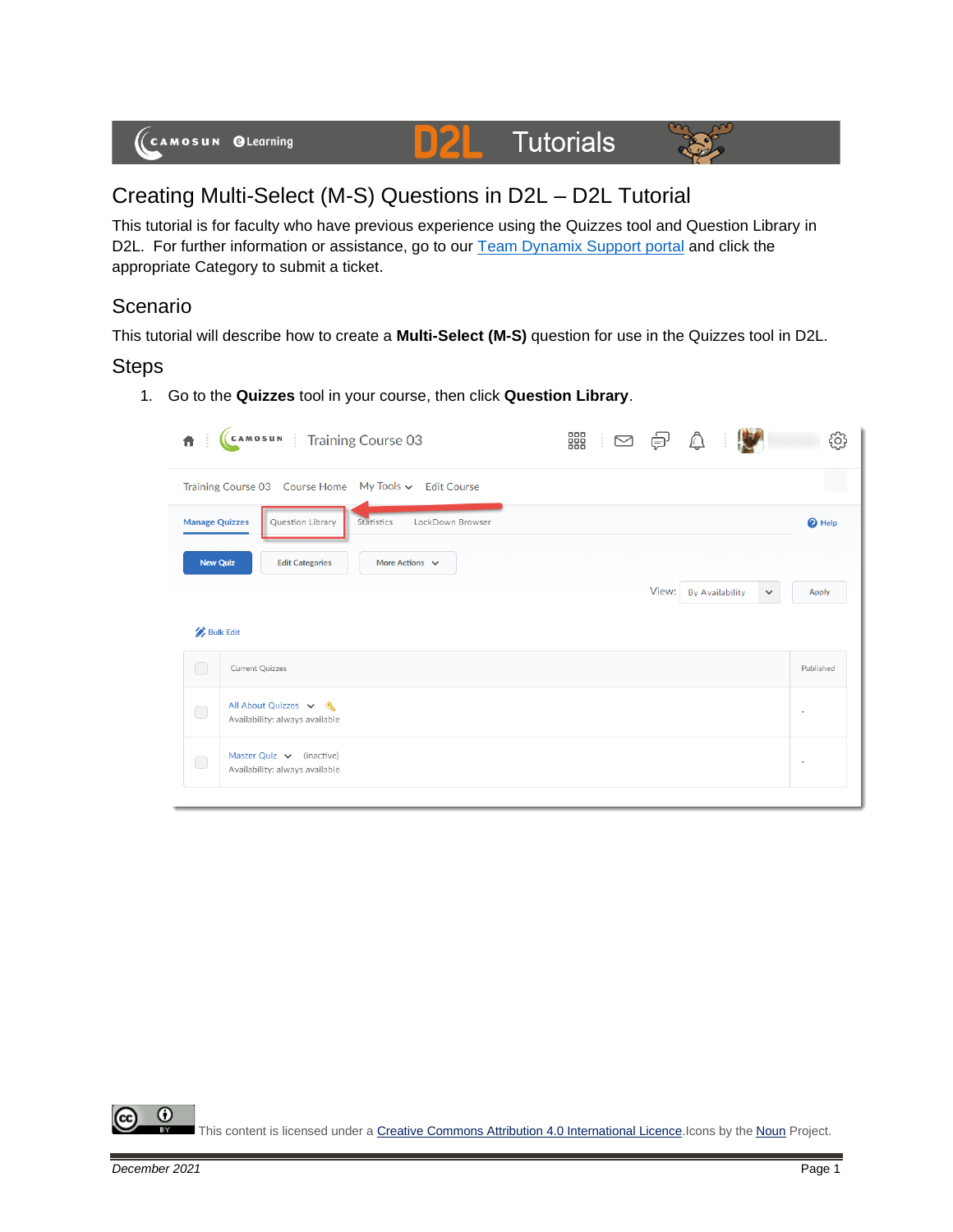2. Create a **New** → **Section** or click on the title of an existing **Section** (folder) in which to save your Short answer question. For the purposes of this tutorial, we will click **Quizzes**, and then **Week 1**.

|                                                                                                                                                        |                                            | Training Course 03 Course Home My Tools v Edit Course          |        |        |                          |           |                             |
|--------------------------------------------------------------------------------------------------------------------------------------------------------|--------------------------------------------|----------------------------------------------------------------|--------|--------|--------------------------|-----------|-----------------------------|
| 日金 Question Library 4<br>Ò<br>St veys<br>$\bullet$ Sely<br>asse sments<br><b>ED</b> Ouiz <sub>A</sub> <sub>S</sub><br><b>D</b> Week 1<br><b>Week 2</b> | Question Library ><br>Week 1<br>New $\sim$ | Settings<br><sup>O</sup> Help<br><b>Done Editing Questions</b> |        |        |                          |           |                             |
| <b>Week 3</b>                                                                                                                                          | <b>B</b> Move                              | <b>Delete</b><br>↑↓ Order<br>Edit Values                       |        |        |                          |           |                             |
|                                                                                                                                                        | $\bigcirc$                                 | Name (click question name to edit)                             | Type   | Points | <b>Difficulty</b>        | Mandatory | <b>Last Modified</b>        |
|                                                                                                                                                        | $\bigcirc$                                 | Shuffling is on<br>Case Study Week 1 Quiz v<br>a a             | $\sim$ |        | $\overline{\phantom{a}}$ | ٠         | Jan 7, 2019 10:05 AM        |
|                                                                                                                                                        |                                            | <b>Total: 1 Section</b>                                        |        |        |                          |           |                             |
|                                                                                                                                                        |                                            |                                                                |        |        |                          |           | 20 per page<br>$\checkmark$ |

3. Click **New** and select **Multi-Select Question (M-S)**.

| Question Library > Quizzes > Week 1<br>Week 1 |                    |           |                     |                   |           | Settings<br>$\boldsymbol{\Omega}$ Help |
|-----------------------------------------------|--------------------|-----------|---------------------|-------------------|-----------|----------------------------------------|
| Import $\vee$<br>New $\vee$<br>Sectio         | Edit Values        |           | Publish to LOR      |                   |           | <b>Done Editing Questions</b>          |
| True or alse Question (T/F)                   |                    |           |                     |                   |           |                                        |
| loice Question (MC)<br>Multiple               |                    | Type      | Points              | <b>Difficulty</b> | Mandatory | <b>Last Modified</b>                   |
| Multi-Select Question (M-S)                   | stion<br>bur       |           |                     |                   |           |                                        |
| Written Response Question (WR)                | xams.              |           | T/F<br>$\mathbf{1}$ | $\mathbf{1}$      |           |                                        |
| <b>Short Answer Question (SA)</b>             |                    |           |                     |                   |           |                                        |
| Multi-Short Answer Question (MS               | mize to<br>ttempts | <b>MC</b> | $\mathbf{1}$        | $\mathbf{1}$      |           |                                        |
| Fill in the Blanks Question (FIB)             | $\checkmark$       |           |                     |                   |           |                                        |
| <b>Matching Question (MAT)</b>                | lilable in         | $M-S$     |                     | $\mathbf{1}$      |           |                                        |
| <b>Ordering Question (ORD)</b>                |                    |           | 1                   |                   |           |                                        |
| Arithmetic Question (2+2)                     | escribe            |           |                     |                   |           |                                        |



This content is licensed under [a Creative Commons Attribution 4.0 International Licence.I](https://creativecommons.org/licenses/by/4.0/)cons by the [Noun](https://creativecommons.org/website-icons/) Project.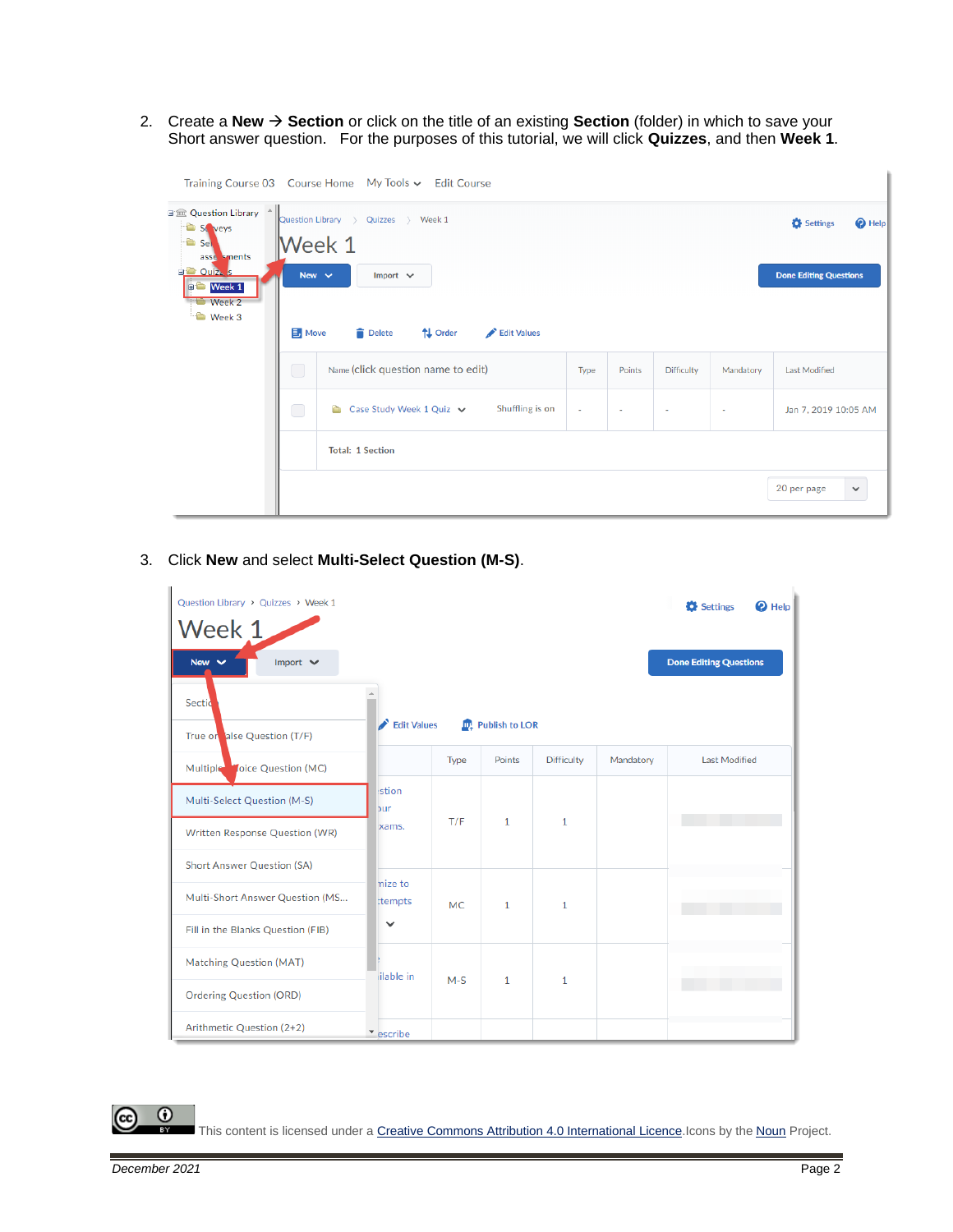4. Add your **Question Text** and then add the **Answers.** Click **Add Answer** if you want more than four choices. Click the check boxes next to all of the correct answers. Click **Randomize answer order** if you wish the choices to be randomized for students. You can watch the question being created in the Preview area on the right side of the question creation area.

| Multi-Select                                 |                                       | Options $\vee$ |                             |
|----------------------------------------------|---------------------------------------|----------------|-----------------------------|
| Question Text*                               |                                       |                | Which are past tense verbs? |
|                                              | Which are past tense verbs?           |                | watched                     |
| Answers *                                    |                                       |                | ran                         |
| watched<br>$\checkmark$                      |                                       | ×              | make                        |
| $\checkmark$<br>ran                          |                                       | $\times$       | do                          |
| make                                         |                                       | $\times$       |                             |
| Œ<br>do                                      |                                       | ×              |                             |
| <b>Add Answer</b>                            |                                       |                |                             |
| $\blacktriangleright$ Randomize answer order |                                       |                |                             |
| Default Points *                             | How are points assigned to blanks?    |                |                             |
| $\,$ 1                                       | All or Nothing                        | v              |                             |
|                                              | Which grading method should I choose? |                |                             |

5. Give your question a **Points** value. Click the **How are points assigned to blanks?** menu and select **All or Nothing** (meaning points will be given only if all correct answers are chosen, and no incorrect answers), **Correct Selections** (divides points evenly between all choices), **Correct Answers, Limited Selections** (divides points evenly between correct answers), or **Right Minus Wrong**.

| Multi-Select                                             | $\checkmark$                                                                                                 | Options $\vee$ |                             |
|----------------------------------------------------------|--------------------------------------------------------------------------------------------------------------|----------------|-----------------------------|
| Question Text*                                           |                                                                                                              |                | Which are past tense verbs? |
| Which are past tense verbs?                              |                                                                                                              |                | watched                     |
| Answers*                                                 |                                                                                                              |                | ran                         |
| watched<br>$\checkmark$                                  |                                                                                                              | $\times$       | make                        |
| ran<br>$\checkmark$                                      |                                                                                                              | ×              | $\Box$ do                   |
| make                                                     |                                                                                                              | ×              |                             |
| do                                                       |                                                                                                              | ×              |                             |
| <b>Add Answer</b><br>Rap omize answer of<br>$\checkmark$ | 'ler                                                                                                         |                |                             |
|                                                          |                                                                                                              |                |                             |
| Default Points *                                         | How are points assigned to blanks?                                                                           |                |                             |
| $\mathbf{1}$                                             | All or Nothing                                                                                               | $\checkmark$   |                             |
|                                                          | All or Nothing                                                                                               |                |                             |
|                                                          | Correct Selections (0.25 pts per answer)<br>Correct Answers, Limited Selections (0.5 pts per correct answer) |                |                             |

This content is licensed under [a Creative Commons Attribution 4.0 International Licence.I](https://creativecommons.org/licenses/by/4.0/)cons by the [Noun](https://creativecommons.org/website-icons/) Project.

0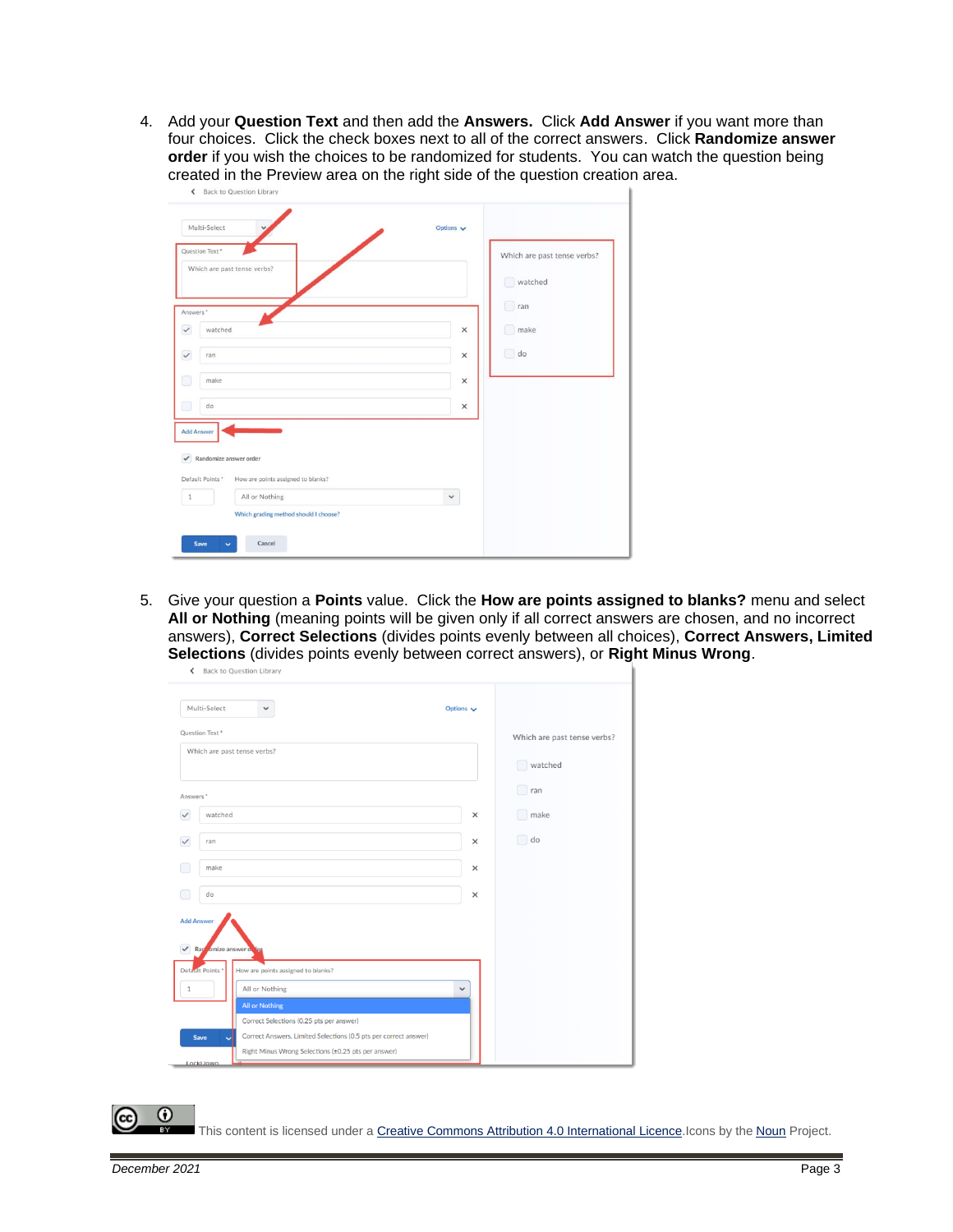6. Use the Options menu to **Add Feedback**, **Add Hint**, **Add Short Description**, or **Add Enumeration**. *We recommend adding enumeration for accessibility purposes!*

| Back to Question Library<br>∢ |                               |                             |
|-------------------------------|-------------------------------|-----------------------------|
| Multi-Select<br>$\checkmark$  | Options $\blacktriangleright$ |                             |
| <b>Question Text*</b>         |                               | Which are past tense verbs? |
| Which are past tense verbs?   | Add Feedback                  | t 2 correct answer(s)       |
|                               | Add Hint                      | a) watched                  |
| Answers <sup>*</sup>          | <b>Add Short Description</b>  | ran<br>и                    |
| $\checkmark$<br>watched       | Remove Enumeration            | make<br>d                   |
| $\checkmark$<br>ran           | $\times$                      | d) do                       |
| make                          | $\times$                      |                             |
| do                            | ×                             |                             |
|                               |                               |                             |

7. When you have finished creating your Fill in the Blanks question, click **Save** .

| ← Back to Question Library                                                                                                                                        |                                                                         |                  |
|-------------------------------------------------------------------------------------------------------------------------------------------------------------------|-------------------------------------------------------------------------|------------------|
| Question Text*<br>Which are past tense verbs?                                                                                                                     | Which are past tense verbs?<br>Select 2 correct answer(s)<br>a) watched |                  |
| Answers <sup>*</sup><br>$\checkmark$<br>watched                                                                                                                   | $\times$                                                                | b) ran           |
| $\checkmark$<br>ran                                                                                                                                               | ×                                                                       | c) make<br>d) do |
| make                                                                                                                                                              | $\times$                                                                |                  |
| do                                                                                                                                                                | $\times$                                                                |                  |
| <b>Add Answer</b><br>Randomize answer order<br>$\checkmark$<br>Enumeration<br>a, b, c, d, e, f,<br>$\checkmark$                                                   |                                                                         |                  |
| Default Points*<br>How are points assigned to blanks?                                                                                                             |                                                                         |                  |
| Correct Answers, Limited Selections (0.5 pts per correct answer)<br>$\mathbf 1$<br>Which grading method should I choose?<br><b>Save</b><br>Cancel<br>$\checkmark$ | $\checkmark$                                                            |                  |

 $\odot$ This content is licensed under [a Creative Commons Attribution 4.0 International Licence.I](https://creativecommons.org/licenses/by/4.0/)cons by the [Noun](https://creativecommons.org/website-icons/) Project.